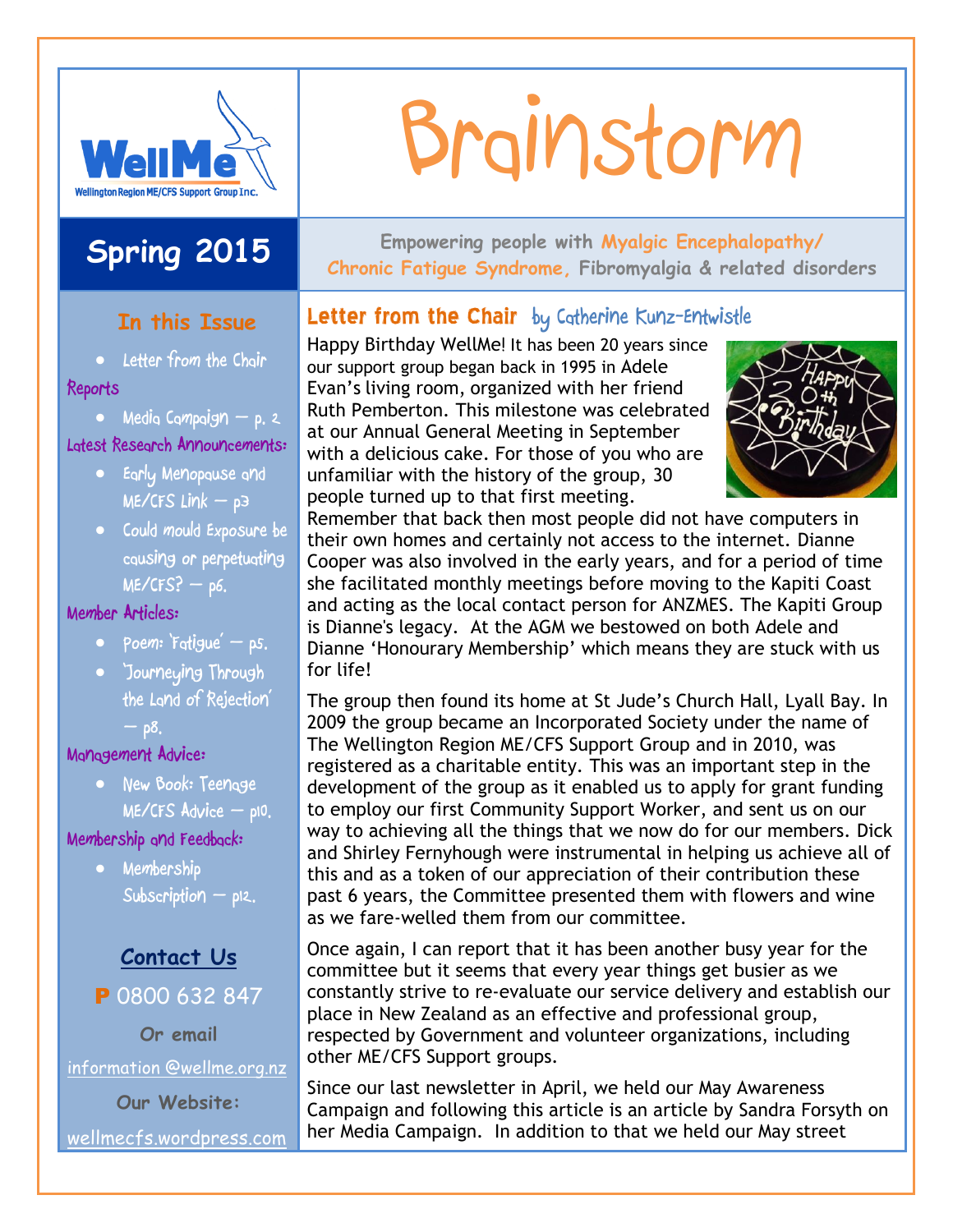**For Support & Assistance**

Talk to our Community Support Coordinator: Claire Laurenson

P 0800 632 847

E **<sup>s</sup>upport@wellme.org.nz**



appeal in Cuba St, Wellington, the Riverbank Market in Lower Hutt and the Coastlands Mall, Paraparaumu. We raised a total of \$528.36.Thank you to our members and their partners and children who helped with the collections. We could not have managed the street appeals without you.

As part of our Awareness week, Birgitt Hoen ran a series of Yoga Nidra classes for members and friends and raised an additional \$123.64. Thank you very much Birgitt. We also received a generous donation of \$150 from a member to mark our May awareness week campaign.

Eileen Brodigan, our Fundraising Strategist, has been busy applying for funding grants. Thanks to Eileen's hard work, we are pleased to announce that Community Organisations Grants Scheme (COGS) Committees for Whiterea, Hutt/Wairarapa and Wellington have recently granted us a total of \$5000.

During the month of May, WellMe also held an information stall at the main exit from Wellington Central Library. The display has since been travelling around Libraries in the Kapiti and Horowhenua.

Report: **Media Approaches & May Awareness Campaign: by Sandra Forsyth: Vice Chair and Media & Marketing Strategist.**

**Listen to our interviews:**

In the lead up to our May Awareness Campaign repeated approaches to media were made including:

- Radio New Zealand programmes Kim Hill, Nine to Noon, Afternoons and the disabilities related programme One in Five
- TV programmes Third Degree, Campbell Live, AttitudeLive (which culminated in an offer for me to write a Sjogrens Syndrome blog), Lorelei Mason TV1's Health Reporter and others
- The Education Gazette and DomPost's features section, health and news desk.

While these approaches did not result in anything tangible, these approaches were part of my on-going strategic plan to create awareness of WellMe within the media and to seed our contact details (and I have theirs!)

During May notices were inserted in the Hutt News, Cook Strait Times and the Kapiti News. Meeting details were advertised on local radio stations. Interviews were arranged in the Kapi Mana News (featuring Carrie Coddington), the Kapiti Observer and Horowhenua Mail (featuring Graham Cozens and Paul Clegg). The Kapiti Observer article was posted on DomPost's stuff.co.nz site generating a large amount of national and international interest. I estimate our total readership to be about 250,000. Both articles were also distributed throughout New Zealand via the ME/CFS networks.

Radio interviews that took place during the year included: • Atiawa Toa FM Lower Hutt with Catherine Kunz-Entwistle and

Claire Laurenson

**Sandra Forsyth's interview with Eileen Brodigan, Coast Access Radio on 2 May 2015** [https://www.dropbox.com/s](https://www.dropbox.com/sh/f3i3d9r7mnctedt/AACwzpwZHPkesbAbrGZnAbnOa?oref=e) [h/f3i3d9r7mnctedt/AACwzp](https://www.dropbox.com/sh/f3i3d9r7mnctedt/AACwzpwZHPkesbAbrGZnAbnOa?oref=e) [wZHPkesbAbrGZnAbnOa?or](https://www.dropbox.com/sh/f3i3d9r7mnctedt/AACwzpwZHPkesbAbrGZnAbnOa?oref=e)  $ef=e$ 

**Eileen Brodigan interview with Kristen Paterson, Wellington Access Radio** [https://www.mixcloud.com/](https://www.mixcloud.com/Kristenpaterson/ms-interview/) [Kristenpaterson/ms](https://www.mixcloud.com/Kristenpaterson/ms-interview/)[interview/](https://www.mixcloud.com/Kristenpaterson/ms-interview/)

**Catherine Kunz-Entwistle interview on Hutt Radio, 20 May 2015** [http://accessradio.org.nz/Prog](http://accessradio.org.nz/Programmes/Collaborative+Voices#.VcU_auQw9jp) [rammes/Collaborative+Voices#](http://accessradio.org.nz/Programmes/Collaborative+Voices#.VcU_auQw9jp) [.VcU\\_auQw9jp](http://accessradio.org.nz/Programmes/Collaborative+Voices#.VcU_auQw9jp)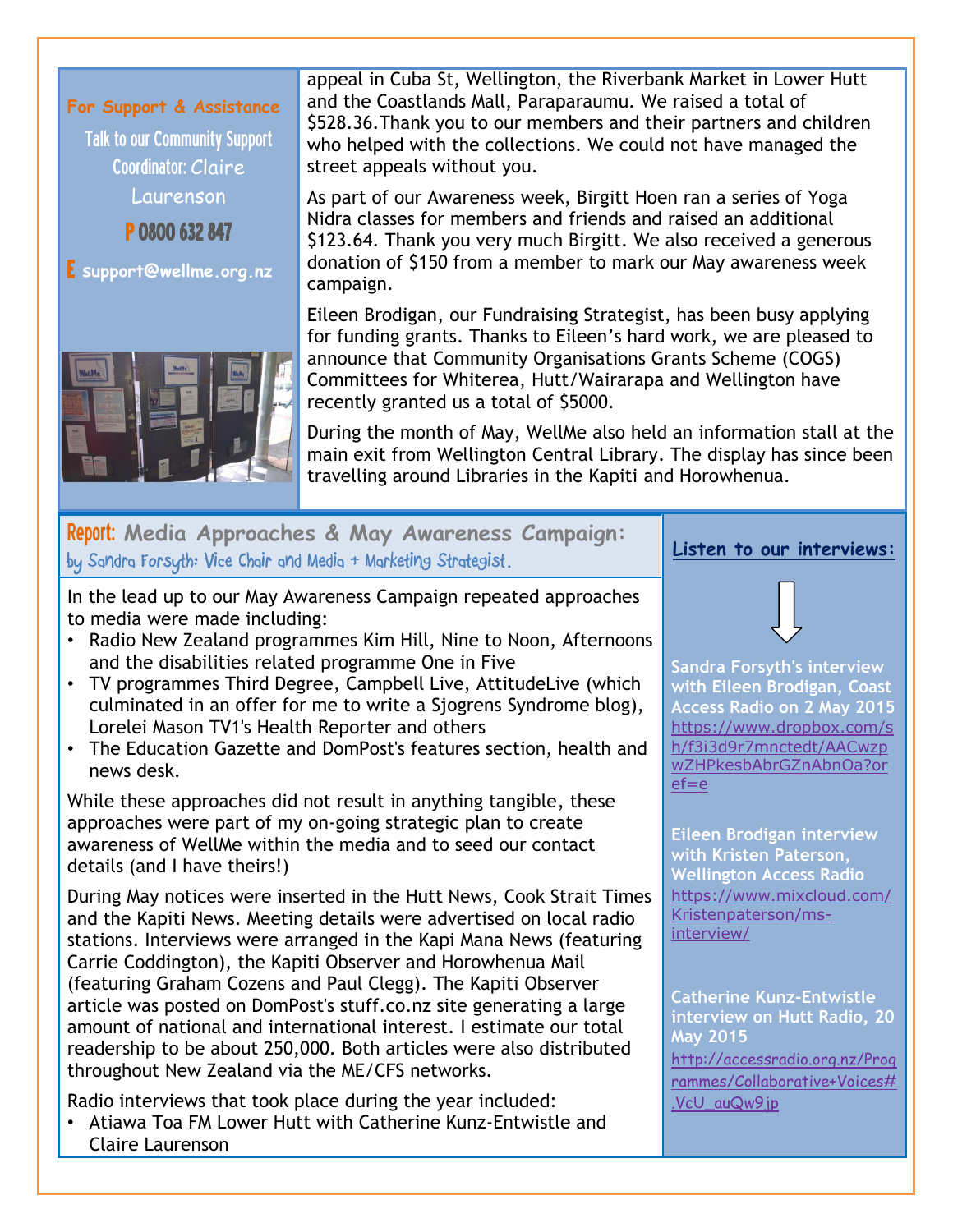- Hutt Radio with Catherine Kunz-Entwistle and Claire Laurenson
- Hutt Radio with Catherine Kunz-Entwistle
- Coast Access Radio with Sandra Forsyth
- Paekakariki Radio with Eileen Brodigan
- Coast Access Radio with Eileen Brodigan (interviewed by Sandra Forsyth)
- Wellington Access Radio with Eileen Brodigan
- NewsTalkZB Tim Fookes Good Morning Show with Catherine Kunz-Entwistle and Sandra Forsyth

Our May Awareness Campaign attracted over 20 new members. Thank you to everyone involved. The Horowhenua Mail article generated many inquiries and WellMe made the strategic decision to form the first of its Horowhenua Support Groups in Levin.

Media approaches and radio interviews will continue throughout the year. Further approaches have been made (through our Social Secretary) to Nine to Noon and I am hopeful we will eventually secure an interview. This would be a coup!

For a group with constrained financial resources and members with limited physicality,WellMe has punched well above its weight this year. Over the past twelve months my objectives have been to a grow and strengthen WellMe's media reach, build relationships with other health groups locally and nationally, grow our membership base (which is important for funding purposes), raise awareness of ME/CFS in the wider community and more importantly to reach those living without support. With your help I aim to strengthen these objectives over the coming year.

**Catherine and Sandra on Tim Fookes Morning Show NewsTalkZB 28 July 2015** [http://www.newstalkzb.co.nz/o](http://www.newstalkzb.co.nz/on-air/wellington/tim-fookes-morning-show/audio/catherine-kunz-entwistle-and-sandra-forsyth-wellme/) [n-air/wellington/tim-fookes](http://www.newstalkzb.co.nz/on-air/wellington/tim-fookes-morning-show/audio/catherine-kunz-entwistle-and-sandra-forsyth-wellme/)[morning-show/audio/catherine](http://www.newstalkzb.co.nz/on-air/wellington/tim-fookes-morning-show/audio/catherine-kunz-entwistle-and-sandra-forsyth-wellme/)[kunz-entwistle-and-sandra](http://www.newstalkzb.co.nz/on-air/wellington/tim-fookes-morning-show/audio/catherine-kunz-entwistle-and-sandra-forsyth-wellme/)[forsyth-wellme/](http://www.newstalkzb.co.nz/on-air/wellington/tim-fookes-morning-show/audio/catherine-kunz-entwistle-and-sandra-forsyth-wellme/)

**Carrie Coddington interview Kapi- Mana News 12 May 2015**

http://www.stuff.co.nz/lifestyle/wellgood/inspireme/68374197/poriruaresidentsinvisible-affliction

**Graham Cozens and Paul Clegg interview Kapiti Observer, 21 May 2015** [http://www.stuff.co.nz/domini](http://www.stuff.co.nz/dominionpost/news/localpapers/kapitiobserver/68680452/old-acquaintancescatchupdiscoversharedrarediseaseatsupportmeeting) [onpost/news/local](http://www.stuff.co.nz/dominionpost/news/localpapers/kapitiobserver/68680452/old-acquaintancescatchupdiscoversharedrarediseaseatsupportmeeting)[papers/kapiti](http://www.stuff.co.nz/dominionpost/news/localpapers/kapitiobserver/68680452/old-acquaintancescatchupdiscoversharedrarediseaseatsupportmeeting)[observer/68680452/old](http://www.stuff.co.nz/dominionpost/news/localpapers/kapitiobserver/68680452/old-acquaintancescatchupdiscoversharedrarediseaseatsupportmeeting)[acquaintancescatchupdiscover](http://www.stuff.co.nz/dominionpost/news/localpapers/kapitiobserver/68680452/old-acquaintancescatchupdiscoversharedrarediseaseatsupportmeeting)[sharedrarediseaseatsupport](http://www.stuff.co.nz/dominionpost/news/localpapers/kapitiobserver/68680452/old-acquaintancescatchupdiscoversharedrarediseaseatsupportmeeting)[meeting](http://www.stuff.co.nz/dominionpost/news/localpapers/kapitiobserver/68680452/old-acquaintancescatchupdiscoversharedrarediseaseatsupportmeeting)



*'The gender imbalance has always suggested somethings up with the female hormones in ME/CFS. Three studies do as well.'*

North American Menopause Society: **"Link between early menopause, chronic fatigue syndrome discovered"**

A newfound link between chronic fatigue syndrome (CFS) and early menopause was reported online in *Menopause*, the journal of The North American Menopause Society (NAMS). This link, as well as links with other gynecologic problems and with pelvic pain, may help explain why CFS is two to four times more common in women than in men and is most prevalent in women in their 40s. Staying alert to these problems may also help healthcare providers take better care of women who may be at risk for CFS, say the authors of this population-based, case-control study.

Based on a long-term study of CFS and fatiguing illnesses in Georgia, this analysis from Centers for Disease Control scientists included 84 women with CFS and 73 healthy control women who completed detailed gynecologic history questionnaires. Striking differences emerged from the comparison between those groups.

The women with CFS were some 12 times more likely to have pelvic pain that wasn't related to menstruation (such as pelvic floor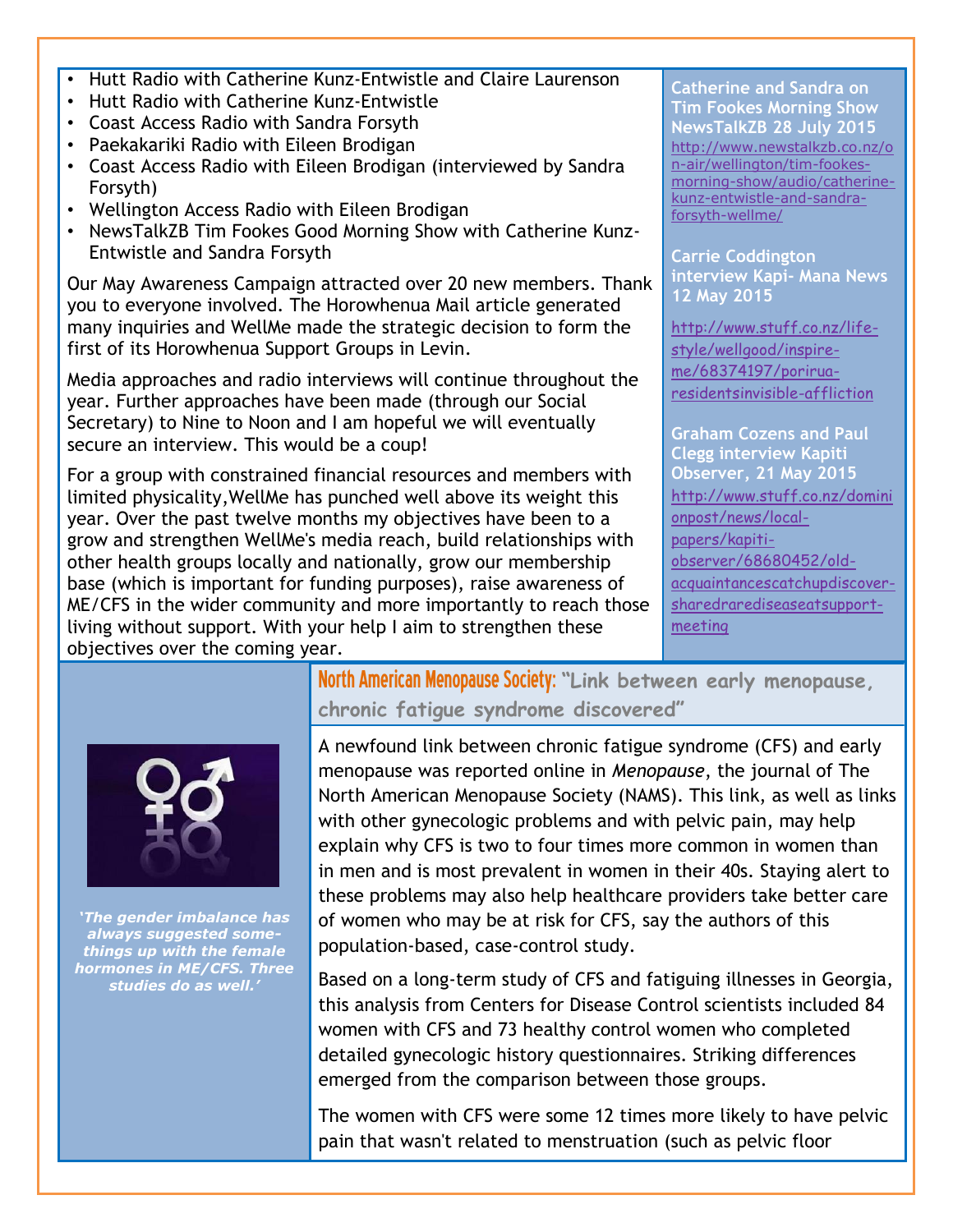



**[www.menopausejournal.com](http://www.menopausejournal.com/)**

#### **Read more:**

**High Rates of Gynecological Disorders Implicated in Chronic Fatigue Syndrome [http://www.cortjohnson.](http://www.cortjohnson.org/blog/2015/05/06/high-rates-of-gynecological-disorders-implicated-in-chronic-fatigue-syndrome-and-fibromyalgia/) [org/blog/2015/05/06/hi](http://www.cortjohnson.org/blog/2015/05/06/high-rates-of-gynecological-disorders-implicated-in-chronic-fatigue-syndrome-and-fibromyalgia/) [gh-rates-of-gynecological](http://www.cortjohnson.org/blog/2015/05/06/high-rates-of-gynecological-disorders-implicated-in-chronic-fatigue-syndrome-and-fibromyalgia/)[disorders-implicated-in](http://www.cortjohnson.org/blog/2015/05/06/high-rates-of-gynecological-disorders-implicated-in-chronic-fatigue-syndrome-and-fibromyalgia/)[chronic-fatigue](http://www.cortjohnson.org/blog/2015/05/06/high-rates-of-gynecological-disorders-implicated-in-chronic-fatigue-syndrome-and-fibromyalgia/)[syndrome-and](http://www.cortjohnson.org/blog/2015/05/06/high-rates-of-gynecological-disorders-implicated-in-chronic-fatigue-syndrome-and-fibromyalgia/)[fibromyalgia](http://www.cortjohnson.org/blog/2015/05/06/high-rates-of-gynecological-disorders-implicated-in-chronic-fatigue-syndrome-and-fibromyalgia/)**/

**The FM and ME/CFS Gynecological History Poll http://www.cortjohnson.org/f orums/threads/the-fm-andme-cfs-gynecological-historypoll.2427/**

dysfunction, interstitial cystitis/painful bladder syndrome or IC/PBS, and irritable bowel syndrome) than the control women. The women with CFS also reported excessive bleeding (74% vs 42%) much more often as well as significantly more bleeding between periods (49% vs 23%) and missing periods (38% vs 22%). In addition, they used hormones for purposes other than contraception (such as to treat irregular periods, menopausal symptoms or bone loss) much more often (57% vs 26%).

Also striking, most women with CFS-(66%)-had undergone at least one gynecologic surgery, compared with only 32% of controls, most commonly hysterectomy (55% versus 19%). Women with CFS underwent menopause early (at or before age 45) because of hysterectomy much more often (62% vs 33%). (Surgical menopause occurs immediately when both ovaries are removed at hysterectomy and often prematurely even when ovaries are preserved.) Bleeding as the reason for hysterectomy was significantly more common in the women with CFS. They also underwent natural menopause earlier, but the numbers were too small to show a significant difference.

Although CFS has previously been linked with pelvic pain and gynecologic conditions such as endometriosis, IC/PBS, polycystic ovaries, and menstrual abnormalities, this is the first study to show a link with early menopause. Sex hormone abnormalities or their early decrease or disappearance may underlie these links, and the authors called for more research to find out whether they do play a role in causing or perpetuating CFS in some women. But meanwhile, they emphasized, women's healthcare providers need to stay alert for symptoms of CFS, such as sleep or memory problems, muscle and joint pain, and worse symptoms after exertion, developing in women who have these gynecologic or pelvic pain problems.

"CFS can take a tremendous toll on women's lives at midlife and on our society and healthcare system. Being aware of the association of CFS and earlier menopause can help providers assist women in sorting out symptoms of CFS from symptoms of menopause," says NAMS Executive Director Margery Gass, MD, NCMP.



## **Congratulations Gerda!**

Gerda Smit has once again received considerable recognition as an artist. Her work commemorating the ANZAC Centennial, exhibited at the Academy Galleries' 'The Gallipoli Trilogy Exhibition - "Keep the home fires burning"' section, won the 'People's Choice Award'.

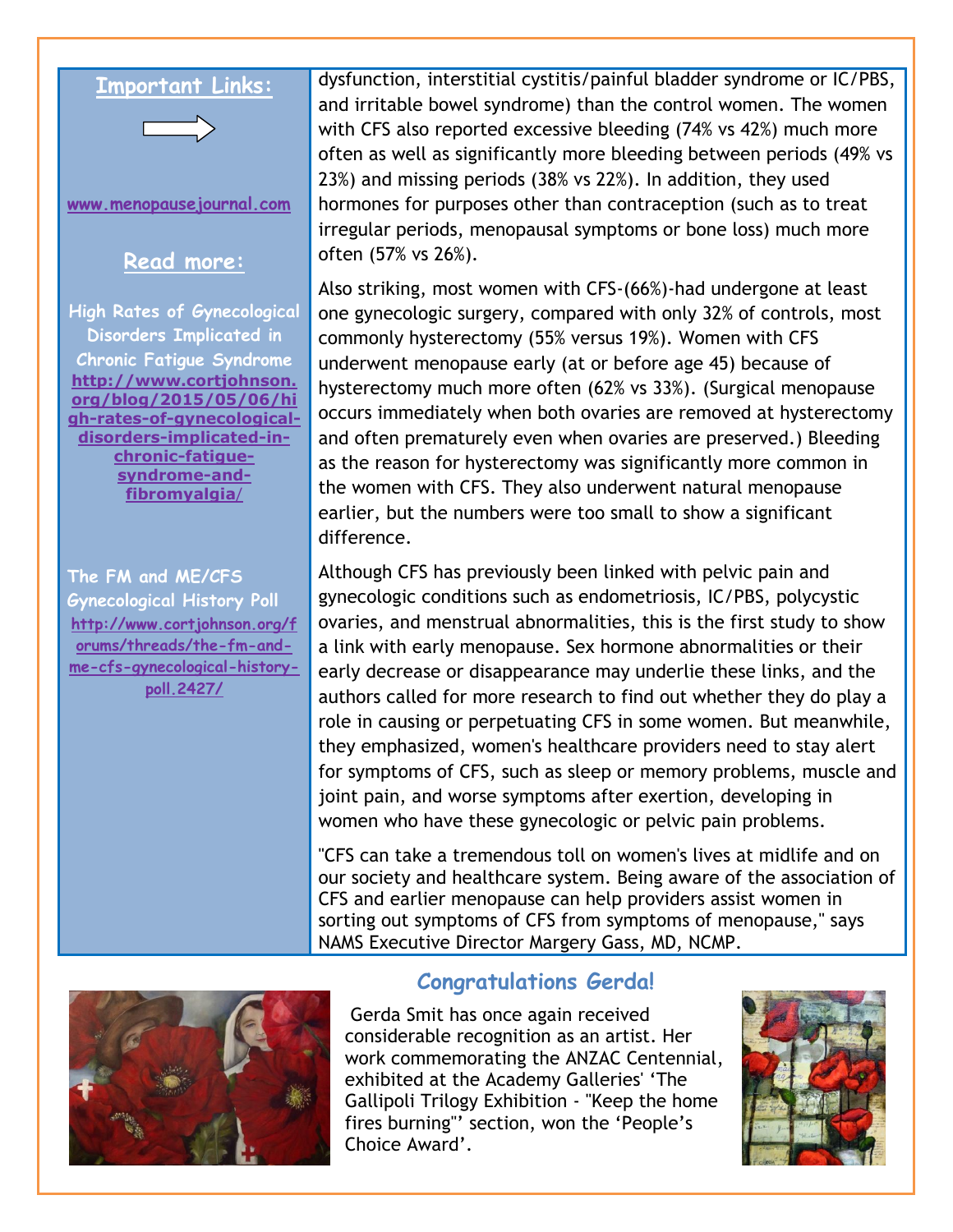## **Fatigue: by Trish Veltman**



Dear Healthy Person,

Congratulations! You are worth 16 of me. You can go to work eight hours a day, five days a week. I can work half an hour a day. In three, ten minute bursts.

You sleep eight hours and wake refreshed. I need to sleep ten to twelve hours. You can go out for dinner, on to a concert, and back to someone's place after for nightcaps. I can meet a friend for a quick coffee.

Back when I was you, Healthy Person, I used to think tired meant a lie-in on a Sunday morning, after a busy week at work, and a hectic Saturday shopping and cheering the kids' on at weekend sports. It meant a cup of tea, feet up and a snooze on the sofa at 4 o'clock, after a long weekend entertaining. It meant feeling like the wheels are falling off because the baby was up again at 11pm, and 2am, and 4am, and you haven't had an unbroken night's sleep since she started teething. It meant aching joints after a day gardening, or cycling, or mountaineering, that a long soak in a hot bath and a good sleep would soon cure.

Now I am a different me. A me with a chronic auto-immune and pain condition, that can't be cured, and can barely be managed. Part of the package is fatigue. And thanks to fatigue, I am a sixteenth of me.

This is what tired means now: getting out of bed and getting dressed; or having a shower and washing my hair; or reading for ten minutes; or emptying the dishwasher and

putting the dishes away; or making coffee and breakfast. Four years ago I did all these things between getting up and going to work, as well as walking the dog, putting the rubbish out, making my lunch and putting a load of laundry on. In an hour and a half, I could achieve more, with no weariness, than I can now in a day and a half.

Fatigue doesn't mean I can't do anything. But everything has to have downtime allocated. My day has to be measured out into short bursts of activity followed by long periods of rest or sleep. If I have a shower in the morning, I rest an hour before doing the dishwasher. If I spend an afternoon with my grandkids, I rest three days before meeting my best mate for coffee. If I have a deadline for writing a short article, I start work on it at least a week before. If I don't rest, my body does it for me. It collapses.

Sometimes I forget. I wake up in the morning and I feel fresh, energetic. I jump out of bed, grab my clothes, and head for the shower. I sing in the shower and plan my day; all the household tasks I need to catch up on: an afternoon at the park with the grandkids, make dinner for friends.

By the time I'm drying myself, I am so tired I barely know which way round my knickers go. This is the reality for people with chronic illnesses.

**We are one-sixteenth of healthy people. One sixteenth of the people we used to be. One-sixteenth of the people we want to be.**

So congratulations, dear healthy person. I'd hug you, but I don't have the energy.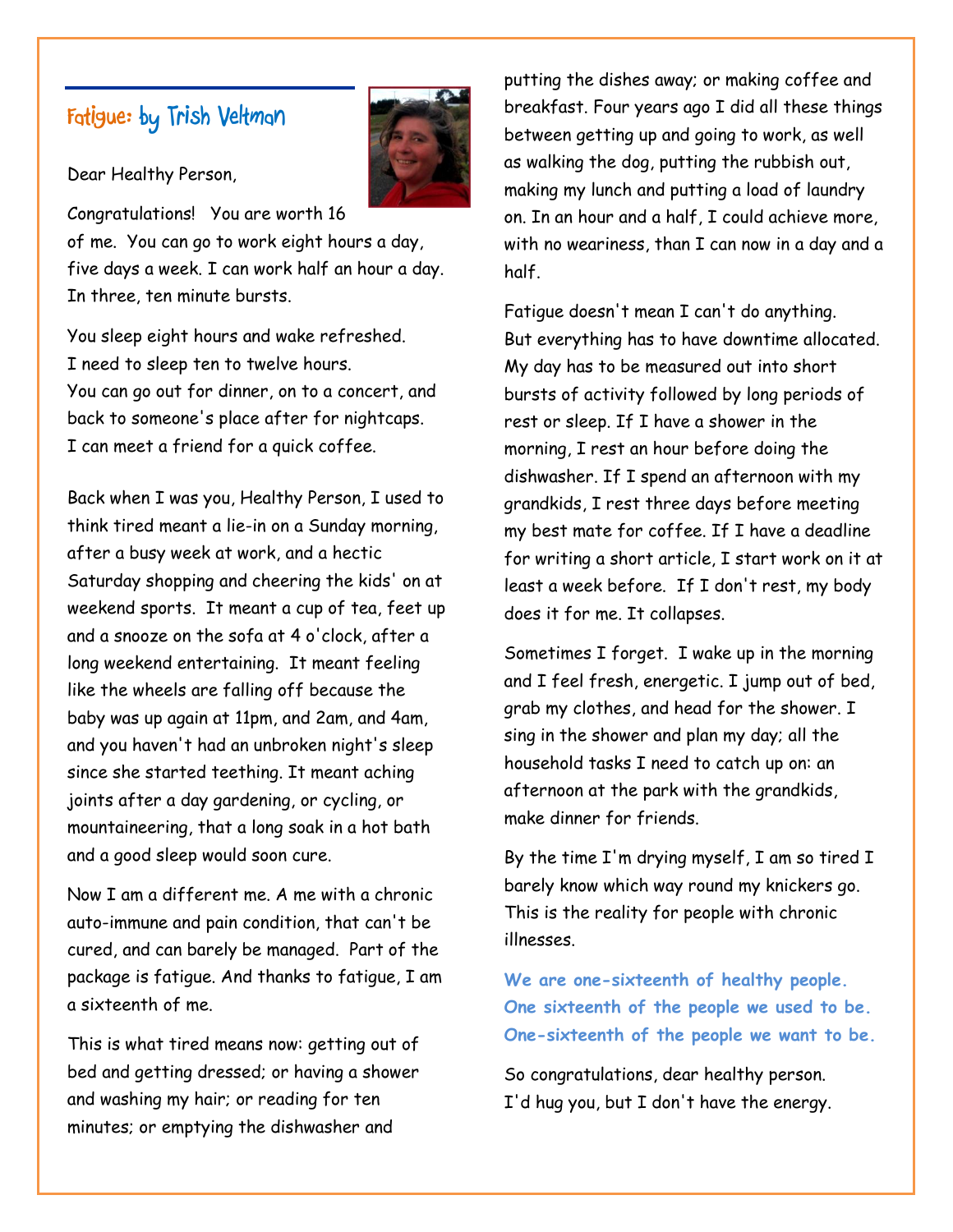## 'Diagnosing and Managing Mould Exposure: **Could mould exposure be causing or perpetuating CFS/ME/SEID?!**

A history of mould exposure is not uncommon in persons with CFS/ME or FM, but difficult to diagnose and treat. Could it be that persistent mould exposure triggers CFS/ME, or perpetuates the disorder? Lisa Petrison recovered from her mould exposures and now researches the disorder and advises other how to handle this difficult illness.

Petrison is conducting a survey of individuals affected by mold exposure, which she recently shared with me. As of August 2015, 146 individuals had responded, and she has tabulated data on 75 of those. So far, half the respondents have been severely affected (that is, housebound or bedridden) with classical CFS/ME/SEID symptoms. The survey is not complete yet, but several points are apropos to readers of this newsletter and are worth sharing.

The majority (83%) of respondents have been female. The top symptoms overlap closely with CFS/ME/SEID, including:

- Low energy and exertional intolerance
- Cognitive problems
- Disturbed or non-restorative sleep
- Flu-like symptoms or "generally feeling terrible"
- Mood disturbance
- Gastrointestinal issues
- Body pain
- Headaches
- Problems with prolonged sitting or standing
- Chemical and food sensitivities

A small number of individuals have also reported visual problems, seizure activity, motor issues (weakness, incoordination, tremor or tic), and rashes.

Making and confirming a diagnosis remains difficult. Ninety percent of respondents reported that their own reactions to mould most accurately determined an exposure to mould toxins. Some relied on environmental mold testing (ERMI or Environmental Relative Mouldiness Index), but about 25% of these tests were normal. There are no medical lab tests that are accurate diagnostic markers for mold exposure or toxicity, but researchers believe that low levels of Vasoactive Intestinal Pepetide (VIP) or Melanocyte Stimulating Hormone (MSH) and high levels of complement (C4a) suggest toxic exposure; and TGF Beta-1 may be involved as well.

Treatments are relatively lacking, and significant improvement frequently is not noted before 6 months, sometimes 12-18 months. Participants agreed that they benefited most from "avoidance, avoidance, and more avoidance," although virtually all admitted this

## **Important Links:**



**If you have been exposed to mould and done any kind of mold avoidance, consider participating in. Petrison's survey at [www.paradigmchange.me](http://www.paradigmchange.me/survey) [/survey](http://www.paradigmchange.me/survey)**.

**Petrison's blog site: [http://paradigmchange.me](http://paradigmchange.me/)**

**Standalone Forum: [www.paradigmchange.me/for](http://www.paradigmchange.me/forum/) [um/](http://www.paradigmchange.me/forum/)**

**Facebook Group: [https://www.facebook.com/g](https://www.facebook.com/groups/moldavoiders/) [roups/moldavoiders/](https://www.facebook.com/groups/moldavoiders/)**

**Blog Article Summary:** [http://paradigmchange.me/wp](http://paradigmchange.me/wp/mold-avoiders/) [/mold-avoiders/](http://paradigmchange.me/wp/mold-avoiders/)





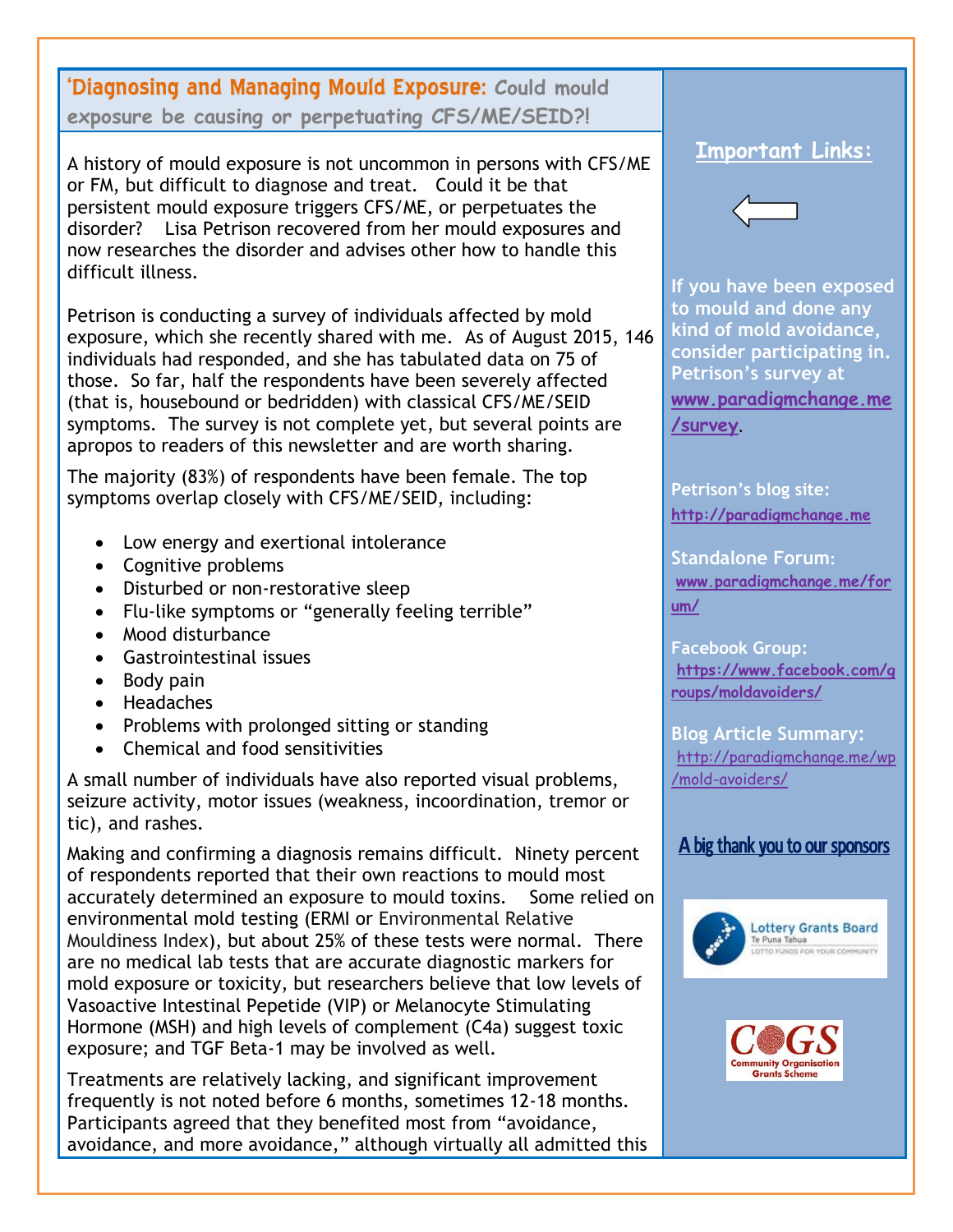was moderately difficult, and 30% reported total avoidance as monumentally difficult. About one third took a "mould avoidance sabbatical" by temporarily moving to a new location or a different home – sometimes living in tents or vehicles. About one-fifth remediated their current homes, one-third stopped going to work or school in affected facilities, and two-thirds moved into new homes. Other techniques that seemed to help were:

- addressing sinus infections
- eating an organic and/or gluten free diet
- juicing, or a diet high in raw organic produce
- seeking improved outdoor air quality

Medically, treatment with cholestyramine, B12, folate, magnesium, sweat therapy or detoxification, and coffee enemas were reported most helpful. Surprisingly, air filters did not help much at all.

Clearly the symptoms of mold exposure overlap with the symptoms of CFS/ME/SEID, and mold exposure may even be a trigger for CFS/ME/SEID. I am grateful to Lisa Petrison for bring this information to our attention!

## **Books:**

*'Back from the Edge* **and** *A Beginner's Guide to Mold Avoidance'* by Lisa Petrison at<http://paradigmchange.me/books/>

*'Mold Warriors',* by Dr. R. Shoemaker at [www.survivingmold.com](http://www.survivingmold.com/)

**ERMI and environmental testing:** [www.emsl.com](http://www.emsl.com/) <http://articles.mercola.com/sites/articles/archive/2015/09/05/mold-toxicity.aspx>

## **Important Link:**



**http://anzmes.org.nz/drlynette-hodges-from-schoolof-sport-and-exercise-atmassey-university-is-lookingto-recruit-volunteers-withmecfs/**

'Research Update: **Dr Hodges to speak to our group about Massey University Research assessing responses to repeated exercise testing in individuals with ME/CFS**

Dr Lynette Hodges, Lecturer in Exericse & Sports Medicine, School of Sport & Exercise, Massey University is conducting controlled studies comparing the different effects of exercise on 9 ME/CFS patients, with MS patients and a control group. Dr Hodges has agreed to address a meeting with WellMe members (most likely early next year) to talk about her findings once the study is completed in December.

## **Have you completed your Membership Survey?**

If so, please bring along to our next support group meeting or post to: **The Membership Secretary, PO Box 13-029, Johnsonville, Wellington 6440**

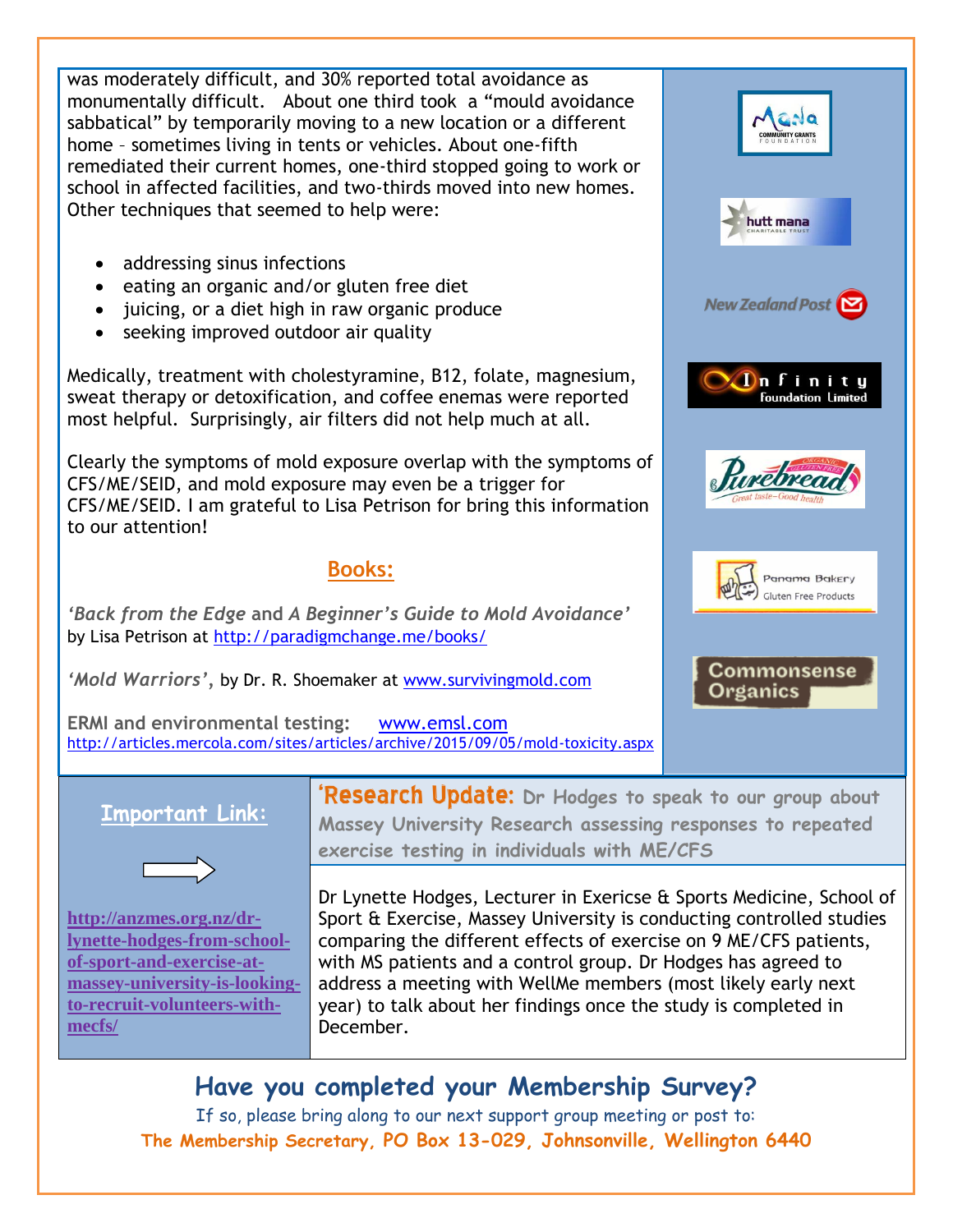## **'Journeying Through the Land of Rejection: by Sandra Forsyth**



Those of us with a chronic long term illness face grief constantly as over and over we adjust to our ever evolving physicality. We grieve for all we have lost, for all that we were – we "*journey through the land of rejection"*.

## *"You will journey through the land of rejection and you will find your home but it won't be where you left it." Anon*

Grief is a profound aspect of our lives and is a natural reaction to loss and trauma. No one is immune from it – no one escapes it. There is no right or wrong way to grieve - no one size fits all. For us, our grief is never static; it never goes away as we constantly recalibrate the image of ourselves to fit our current circumstances. We grieve for our former lives, for our former selves, our careers, our financial robustness, our relationships, our abilities and talents, all we held dear and what we thought defined us. It is something we live with on a daily basis – our constant companion. It is yet another invisible component of living with a chronic long term illness.

Chronic illness is a joy thief! The grief and despair it causes can numb us so we become less diligent about our self-care. This can be part of the grief process and is normal. Claire Laurenson, our Community Support Coordinator spoke of this when I interviewed her for my radio programme *Health Happenings*.

As humans we are hardwired for social contact, social connection and a sense of belonging. The social isolation that ME/CFS brings is very real causing us to feel a sense of not belonging, not being part of our community or whanau. It destroys our selfesteem and sense of meaningfulness. Lack of physicality and lack of touch can impact profoundly on our physical and emotional health. Our lack of social connectivity makes us more readily over stimulated when we do have social interaction. We then begin to lose our ability to communicate, to lose our own unique voice, our own unique vocabulary. All these losses are akin to '*social death*', are very real, are to be grieved for and are part of the journey that is a chronic long term illness.

Lack of social interaction also undermines our physical health, psychosocial wellbeing and distorts our social identity and sense of self-worth. Each of us walks their own unique health journey through our own land of rejection. It is not healthy for us to walk this journey alone. Support is vital! Support is all! It is crucial we keep reaching out and supporting each other. I would like us to be part of a tribe – *the 'Ngati ME/CFS' tribe*and reclaim our sense of belonging. We need each other to keep our sense of social connectedness, to ground our thoughts and emotions in a social context, to bolster our self-esteem and to belong to something that recognises and supports our own unique selves and anchors us. *Ngati ME/CFS* and WellMe provides that place, that sense of belonging, that anchor.

This year is WellMe's  $20<sup>th</sup>$  birthday! I spoke recently with Dianne Cooper who first became involved with WellMe in 1995. Dianne was for many years the Kapiti Representative of ANZMES and instrumental in setting up the Kapiti Support Group in the earlie 2000's. Dianne said:

**'***Going to my first support group meeting was like stepping into a warm bath. I didn't have to apologise, explain, excuse***'***.*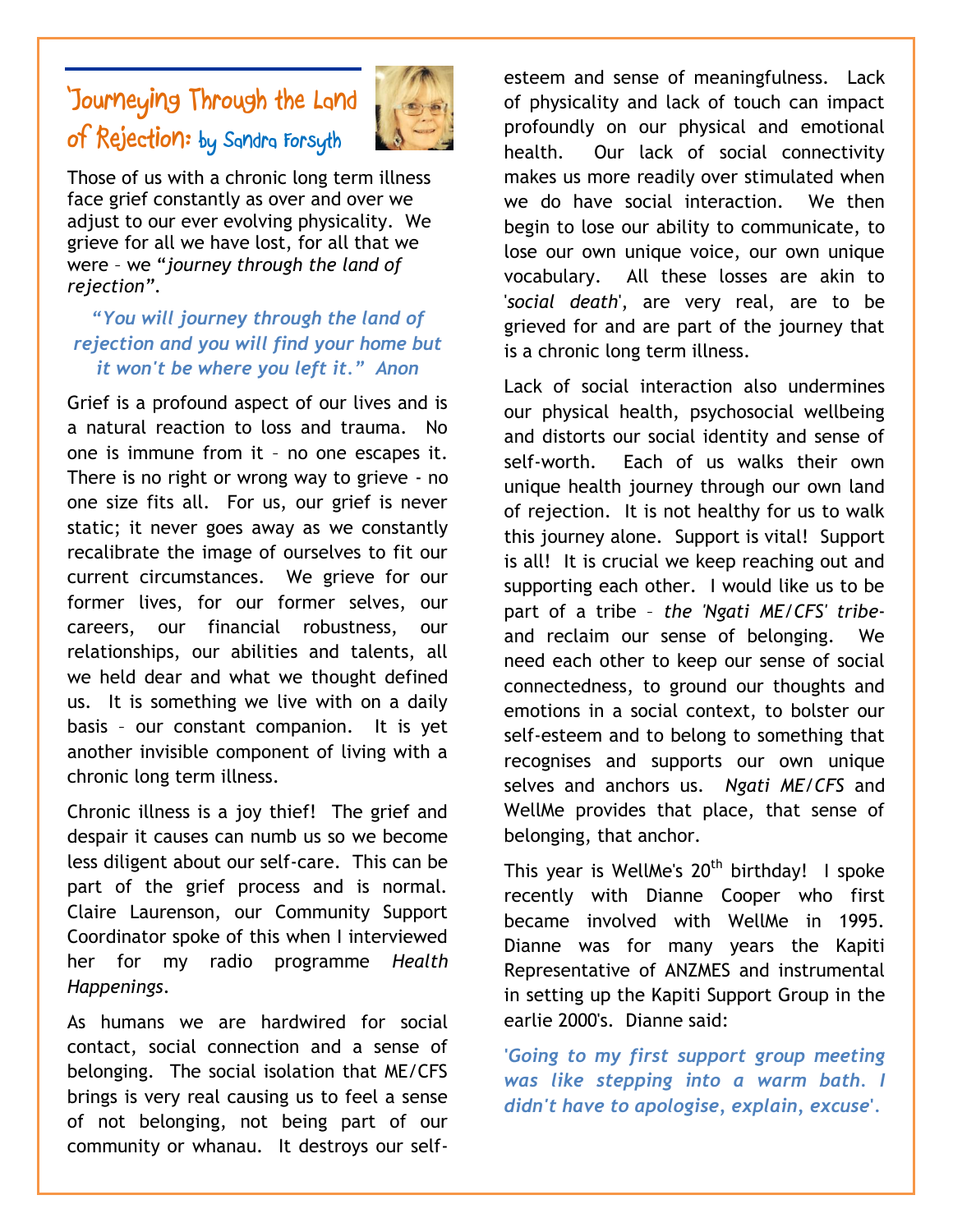It is important we acknowledge the work of those who have gone before us, on whose shoulders we stand and whose legacy is the gift of support we receive today. To all those involved in the setting up and operation of WellMe throughout the years we thank you. You have created a safe sacred space for us to bring our fears and pain and to receive healing, support and love. A place where our grief is accepted, acknowledged, validated and accepted as a part of our unique selves.

Our grief and loss hones the skills and strengths we already have and grows new skills and strengths – we grow our resilience as we are pushed to the limit of our endurance. When I look at the members of our support groups I don't see sick people – I see incredible inner strength - I see resilience. I see the most beautiful, strong, stoic, courageous, authentic, wise, amazing people I have ever met. I see that everyone is a hero in their own unique way. Again from Dianne Cooper:

### *'Whether you know it or not this illness will turn out to be a spiritual journey'*

Grief is an integral part of our ever evolving selves as we walk through the land of rejection. We all have our different griefs in our grief '*basket*' and differing ways of coping. How we cope is part of being our own unique selves. Coping does not however mean we are unaffected or unchanged by our grief. As we acknowledge it, know it, make it our own – it becomes part of who we are. It is not to be feared. Living through it - living with it, is something to be proud of. It is something we all identify with and part of our collective experience – part of our being whanau - part of our being *Ngati ME/CFS* and part of the journey through the land of rejection. Trust in the journey and it

can take you to a beautiful place – it can take you to you.

**To listen to Sandra Forsyth of Health Happenings interview with Claire Laurenson, Grief Relief July 2015**

## [http://www.accessradio.org/public/progra](http://www.accessradio.org/public/programme.php?uid=1429569084-201-17) [mme.php?uid=1429569084-201-17](http://www.accessradio.org/public/programme.php?uid=1429569084-201-17) Health happenings wk 31- Claire Laurenson

## **Next Support Group Meetings:**

#### **October**

**Waikanae: Wednesday 21st October,**  Upstairs, Waimea Café, 1 Waimea Rd, Waikanae **11:00am – 12:30pm**

#### **November**

**Wellington: Tuesday 3 November,**

Level 1, Anvil House, 138-140 Wakefiled St, Wellington: **12:30 – 2:30pm.** Guest speaker: Dr Marion Leighton, Consultant Physician (Internal Medicine Specialist), Greenstone Consultants.

**Levin: Monday 2nd November,** Salt & Pepper Café, SH1 Levin, **11:00am – 12:30pm**

**Lower Hutt: Tuesday 10 th October,**

Ground Floor, Russell Keown House, Cnr Queens Drive & Laings Rd, Lower Hutt, **1:00 – 2:30pm**

**Waikanae: Wednesday 18 th October,**  Upstairs, Waimea Café, 1 Waimea Rd, Waikanae **11:00am – 12:30pm**

For Support & Assistance phone our **Community Support Coordinator: Claire Laurenson:** P **0800 632 47**

Please note that the Waikanae support Group meetings are very full. If you are a new comer & wish to attend, please ring Claire first.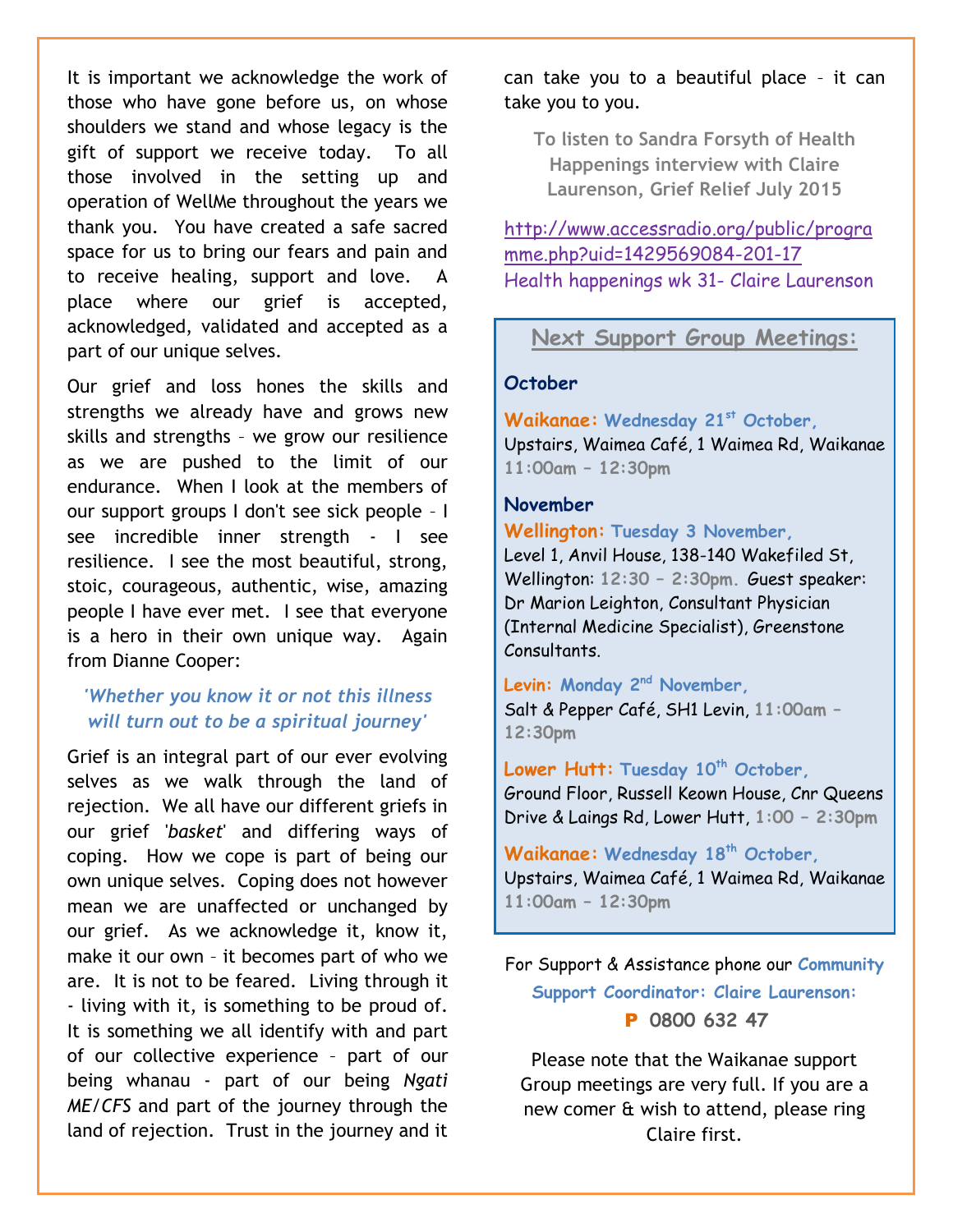**WellMe will be purchasing copies for our library but if you wish to order a copy:**



**Contact Calico Publishing**

**Email: books@calicopublishing.co.nz Phone: 09 6245674 Website: www.calicopublishing.co.nz**

**RRP \$30 + \$5 delivery in New Zealand**

**Can you help with transporting members to meetings, appointments and delivering donated goods? If you can help please ring**

P **0800 632 47**

**Or email** information @wellme.org.nz New Book Release from Dr Vallings: **"Managing ME/CFS: A guide for Young People"**

If you are a young person who has just been diagnosed with ME/CFS you will find a sympathetic voice in this book.

- Clearly explains this complicated illness;
- Includes stories from young people;
- Packed with great tips, and;
- Shows you how to create the best chance for recovery.



**'Dr Rosamund Vallings has written a master class on the illness with this book for young people.'** (Dr Ken Jolly, Medical Advisor, ANZMES, New Zealand)

An easy to read book especially suited for this age group, talking directly with them in simple to understand language. But it does not talk down to them. Chapters include issues such as understanding the basic science of what the illness is all about, how the diagnosis is made and easy to follow self-help strategies. Chapters are short and well-illustrated. It addresses the body changes associated with adolescence, and coping with all this in the context of illness. Possible options for keeping up with education are covered, coupled with the importance of maintaining a balanced lifestyle, which should include a social life, good sleep, sensible eating etc.

## **DISCLAIMER**

This newsletter is a great way of sharing information and ideas about ME/CFS with members. All articles and opinions are those of the authors and do not necessarily represent those of the Wellington ME/CFS Support Group committee. Any advice, either explicit or implied, is not intended to replace qualified medical advice and the committee does not accept any responsibility for any treatments undertaken by readers. Please seek professional advice before making any changes to your treatment.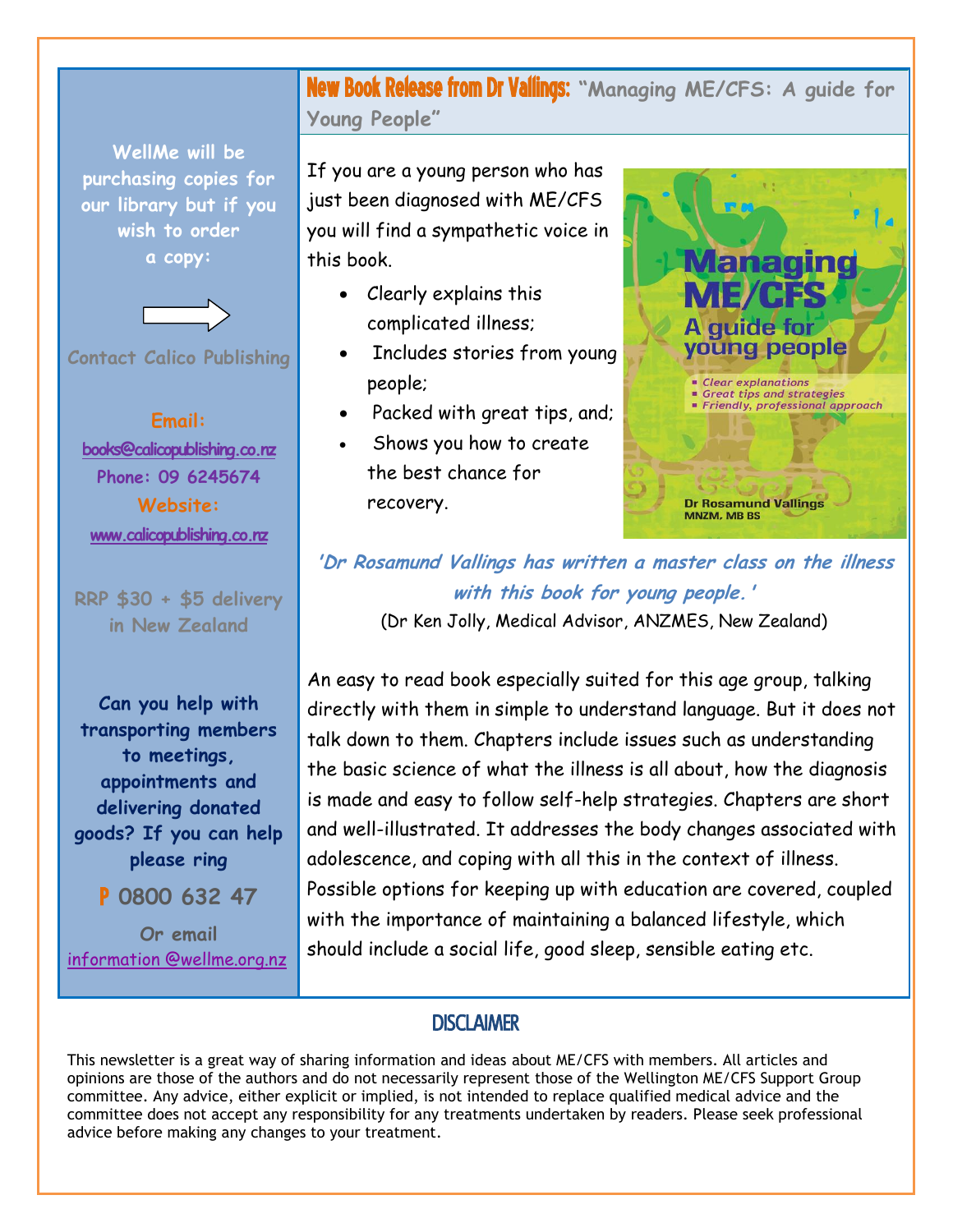## **General notices**

## **Obituaries**

**Sylvia Irwin:**Those who knew Sylvia would be aware that she had an acute medical condition which could have proven fatal at any time. Sadly this came to pass. Her funeral took place on 28 July.

'Sylvia was obviously a passionate yet quietly spiritual person who, despite her own serious and *debilitating illnesses, cared deeply for other people and for the protection of animals. I'm really sad to learn she has gone'* Carrie Coddington

For those who'd like to find out a little more about Sylvia, Carrie has kindly supplied the following:

- Sylvia's bio for a listing as a wedding celebrant <http://www.myweddingguide.co.nz/listing/224459/sylvia-irwin-celebrant>
- Sylvia's bio in relation to a pet care book she wrote <https://www.smashwords.com/profile/view/SylviaIrwin>
- The website for the retreat she ran, which has some nice reviews <http://www.alvernoretreat.co.nz/>
- Some lovely photos publicly available on her Facebook page <https://www.facebook.com/sylvia.irwin?fref=ts>

**Dianne Nicol:** Diane was originally involved with the Wellington Group in the early days when it met in Lyall Bay. After moving to the Kapiti Coast she attended the Kapiti Group. Diane was rather elderly and physically unwell with ME/CFS. Sadly she passed away in early July.

*'I will miss her. Rather than mourn her passing, I will cherish her courage and liveliness in coping with her illness, and spreading her good cheer in meetings with our group'.* Martin Buck

## **Free Arthritis New Zealand Seminar**

Arthritis New Zealand is hosting an Arthritis seminar. The speakers include a Rheumatologist who will talk about the management of arthritis pain and a new Government initiative for people with arthritis; and the CEO of Arthritis New Zealand will speak about the impact of arthritis.

**The location of the event is Knox Hall, 574 High Street, Lower Hutt, on Thursday 29 October from 6.00pm to 7.30 pm. There is no charge for entry however donations are appreciated.** 

**Registrations are essential: Please call 0800 663 463 or**

**04 472 5669 or email robyn.tuohy@arthritis.org.nz**

## **DONATE NOW!**

Every dollar you donate helps makes a difference in the lives of people living with ME/CFS in the Wellington and Horowhenua Region. Your donation will contribute to the work of WellMe and help provide support and information to its members and raise awareness of ME/CFS in the wider community.

**Together we can make a difference.**